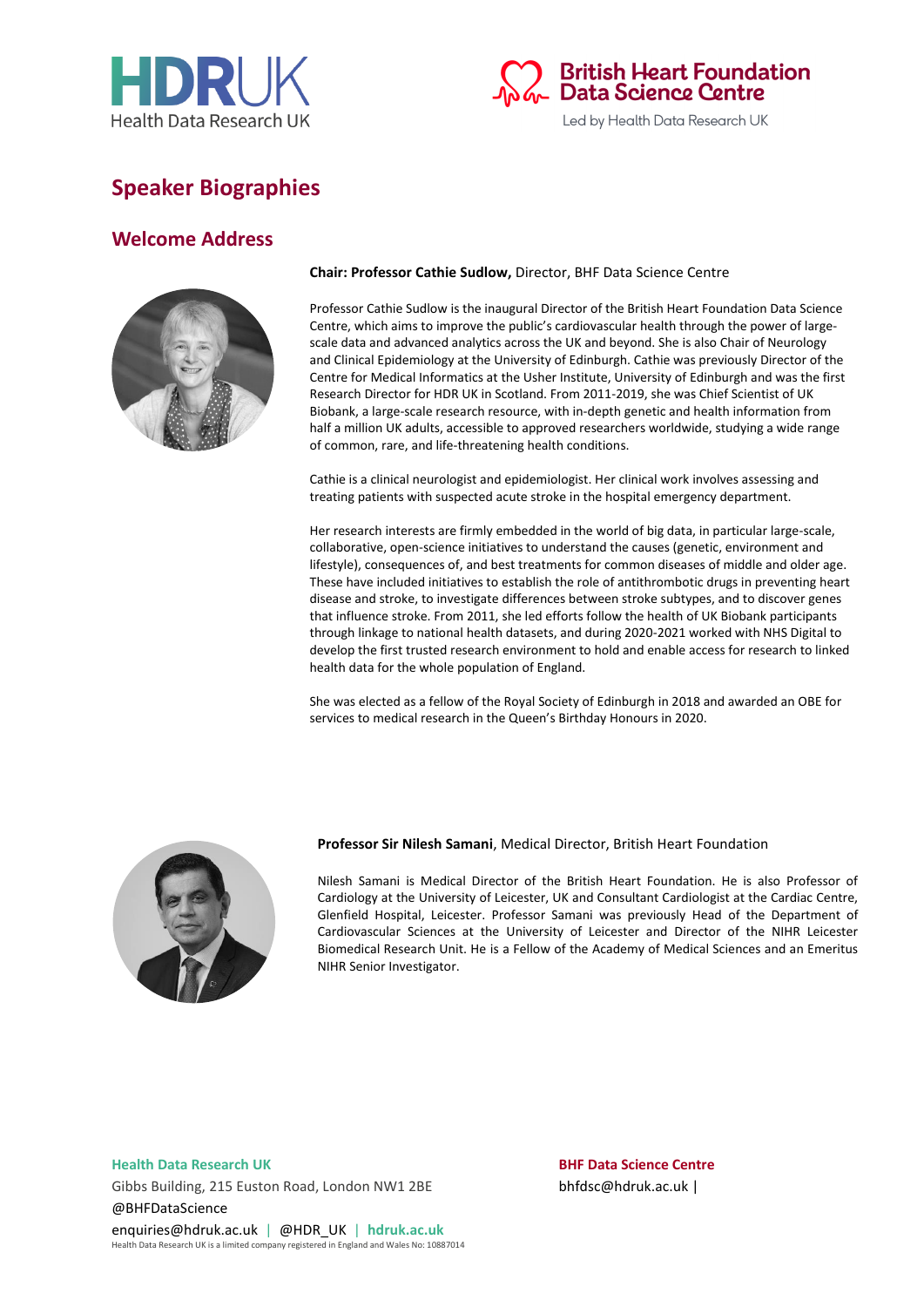





#### **Professor Andrew Morris**, Director, Health Data Research UK

Professor Andrew Morris became the inaugural Director of Health Data Research UK in August 2017, the UK's national Institute for health data science. Its mission is to unite the UK's health data to improve people's lives and is supported by 12 funders. He also convenes the International COVID 19 Data Alliance (ICODA) supported by the Bill and Melinda Gates Foundation and Minderoo Foundation. He is seconded from his position as Professor of Medicine, and Vice Principal of Data Science at the University of Edinburgh, having taken up position in August 2014. Prior to this Andrew was Dean of Medicine at the University of Dundee.

Andrew was Chief Scientist at the Scottish Government Health Directorate (2012-2017) and has served and chaired numerous national and international grant committees and Governmental bodies.

His research interests span informatics and chronic diseases. He has published over 350 original papers,

Andrew was previously Governor of the Health Foundation (2009-2017), a leading UK charity that supports quality improvement in health care, and chaired the Informatics Board at UCL Partners, London (2014-2017). In 2007 he co-founded Aridhia Informatics, which uses high performance computing and analytics in health care.

Andrew is a Fellow of the Royal Society of Edinburgh and the Academy of Medical Sciences.



#### **Dr Lynn Morrice**, Operations Director, BHF Data Science Centre

Lynn is the Operations Director for the BHF Data Science Centre and leads the implementation of the centre's strategy to improve the public's cardiovascular health through the power of largescale data and advanced analytics across the UK.

Prior to joining HDR UK, Lynn was Chief Operating Officer for the Innovative Healthcare Delivery Programme (IHDP) Scotland, whose mission is to improve health outcomes through the use of data and analytics. She was also Research Manager at The University of Edinburgh, where she provided operational leadership for the Asthma UK Centre for Applied Research, a UK-wide centre that facilitates and advances world-leading applied asthma research. Lynn's previous experience includes academic research governance and clinical trials management.

Lynn has a background in developmental genetics and molecular biology, with a PhD from The University of Edinburgh.

Gibbs Building, 215 Euston Road, London NW1 2BE bhfdsc@hdruk.ac.uk | @BHFDataScience enquiries@hdruk.ac.uk | @HDR\_UK | **hdruk.ac.uk**

Health Data Research UK is a limited company registered in England and Wales No: 10887014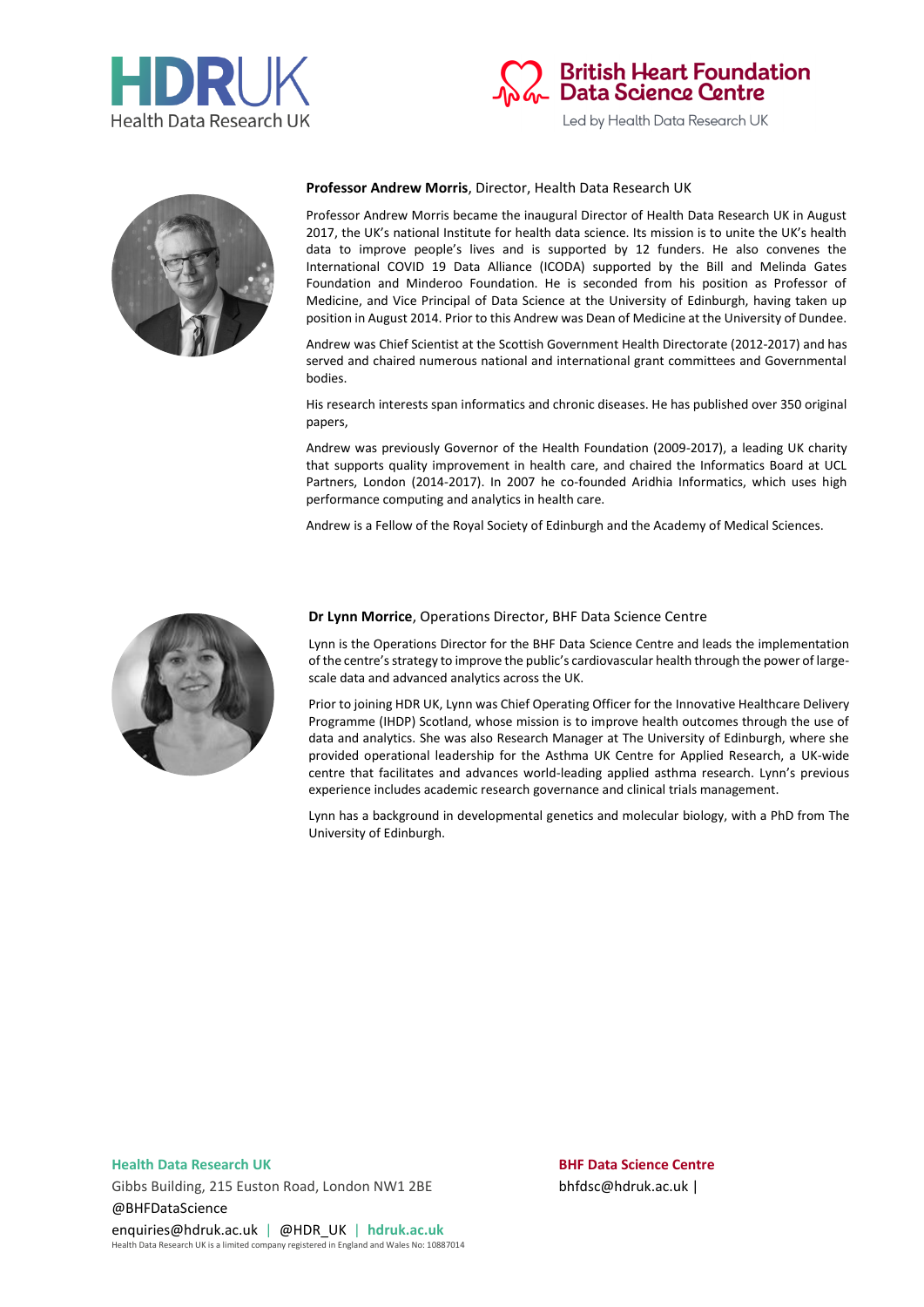





### **Kelvin Pitman**, Public contributor, BHF Data Science Centre Oversight Committee

Kelvin Pitman has a BSc in Chemical and Polymer Technology and has worked most of his life in large international packaging companies, retiring in 2011.

Kelvin's career started within R&D working with customers, often using statistics on test data to ensure the company's products met customers' specifications. He subsequently moved into marketing which required understanding consumers' softer needs via consumer research. He worked 15 years in Switzerland becoming Technical Director of a company, then an R&D Director managing four development groups across the USA, UK and Switzerland.

Another significant part of his career was associated with intellectual property, such as patents, license agreements, and technical transfer. Latterly, he was heavily involved in Open Innovation whereby companies in different fields cooperate to use similar technology for different purposes.

Following a heart attack 13 years ago, Kelvin had a stent fitted, then developed atrial fibrillation and was fitted with a pacemaker/defibrillator.

Kelvin currently serves on a BHF/CRUK patient data advisory panel, the BHF/Clinical Research Collaborative Oversight Board, and on the MRC/UCL COVID PPI Panel. Kelvin recently completed a 3-year term on the BHF Clinical Studies Committee, which assess applications for clinical trials of treatments, diagnostics and other interventions and observational studies of specific patient groups.

Gibbs Building, 215 Euston Road, London NW1 2BE bhfdsc@hdruk.ac.uk | @BHFDataScience

enquiries@hdruk.ac.uk | @HDR\_UK | **hdruk.ac.uk** Health Data Research UK is a limited company registered in England and Wales No: 10887014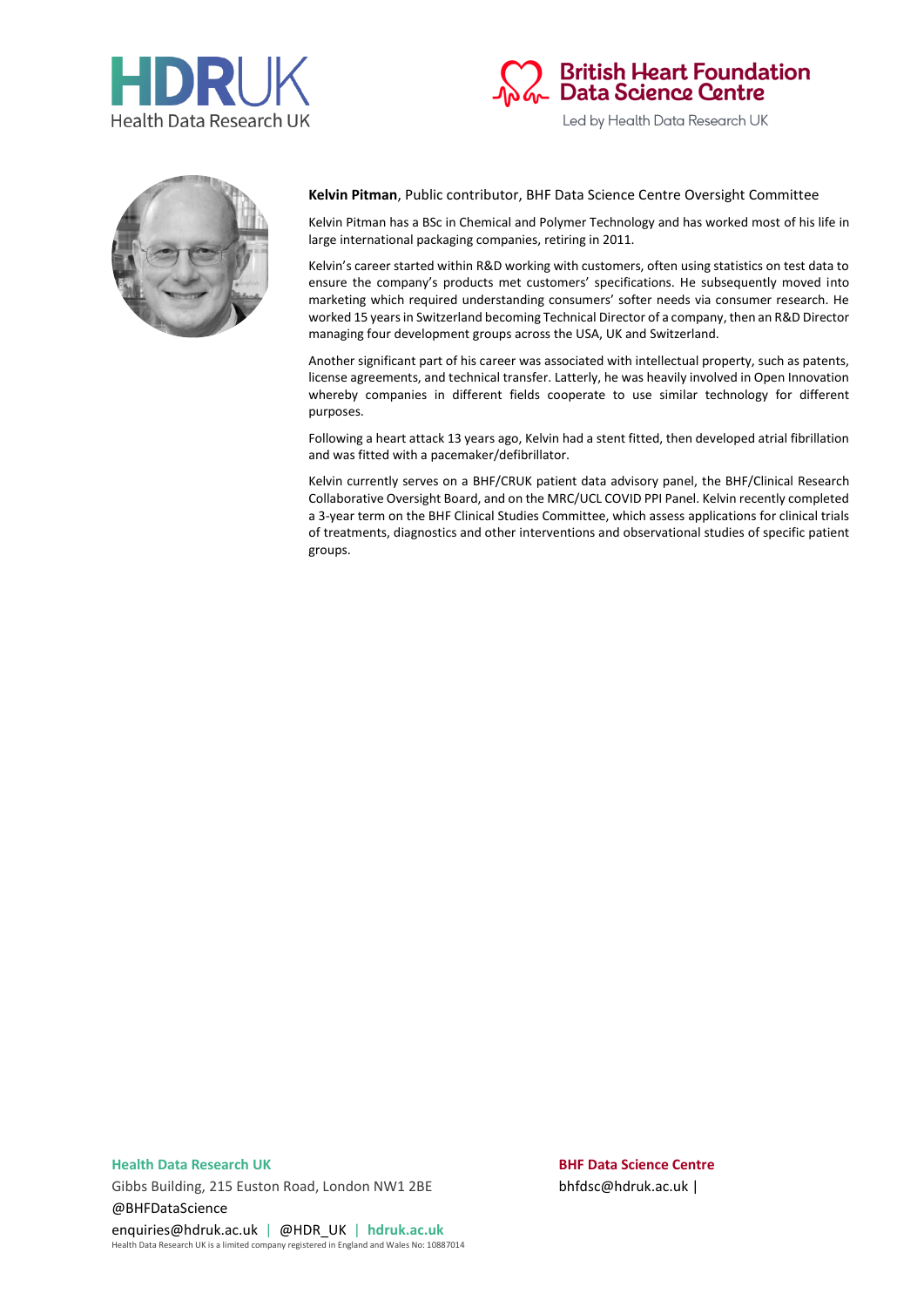



## **Session Two**

## **Keynote One: Creating the future of healthcare**



#### **Dr. Doug Gurr**, Chair of the British Heart Foundation

Doug was appointed Director of The Natural History Museum in December 2020.

Previously, Doug was Country Manager of Amazon UK and President of Amazon China. Earlier roles included the civil service, partner at McKinsey and Company, Director at Asda-Walmart and founder CEO of internet start-up Blueheath.

Doug is also Chairman of the British Heart Foundation, a non-executive Director at the Department of Health and Social Care, and former Chairman of the Science Museum.

He has degrees in Mathematics from the University of Cambridge and a PhD in Computing from the University of Edinburgh, and previously taught mathematics and computing at the University of Aarhus in Denmark.

He is a former Scottish international triathlete, 12 times Ironman, keen ski mountaineer with over 20 first ascents, and an enthusiastic mountain runner. He is married with two children.

## **Session Three: How large-scale health data is used in cardiovascular research**



#### **Chair: Professor Angela Wood,** Professor in Health Science Data, University of Cambridge

Angela Wood is Professor of Health Data Science at the Department of Public Health and Primary Care, University of Cambridge. She has key leadership roles for major data-driven initiatives: she is director of biostatistics of the BHF Cardiovascular Epidemiology Unit, Cambridge; is appointed co-Leader of the Population and Quantitative Science theme for the NIHR Cambridge Biomedical Research Centre; and serves as the co-Leader of Data-Analysis Work-packages in BigData@Heart and the BHF Data Science Centre CVD-COVID-UK/COVID-IMPACT Consortium.

Angela is the principal statistical advisor for a number of international consortia based on individual participant data including the Emerging Risk Factors Collaboration relating to cardiovascular disease and the EPIC-CVD European case-cohort study. She has led major new national training efforts in health data science and serves on the national training teams for Health Data Research UK and the Alan Turing Institute, as well as contributing to teaching and supervision of students across the Cambridge biomedical campus. Angela has co-authored 100+publications, predominantly in methods and applications related to epidemiological studies. She is an expert in the statistical aspects of missing data, risk prediction, longitudinal data and joint modelling, measurement error and meta-analysis.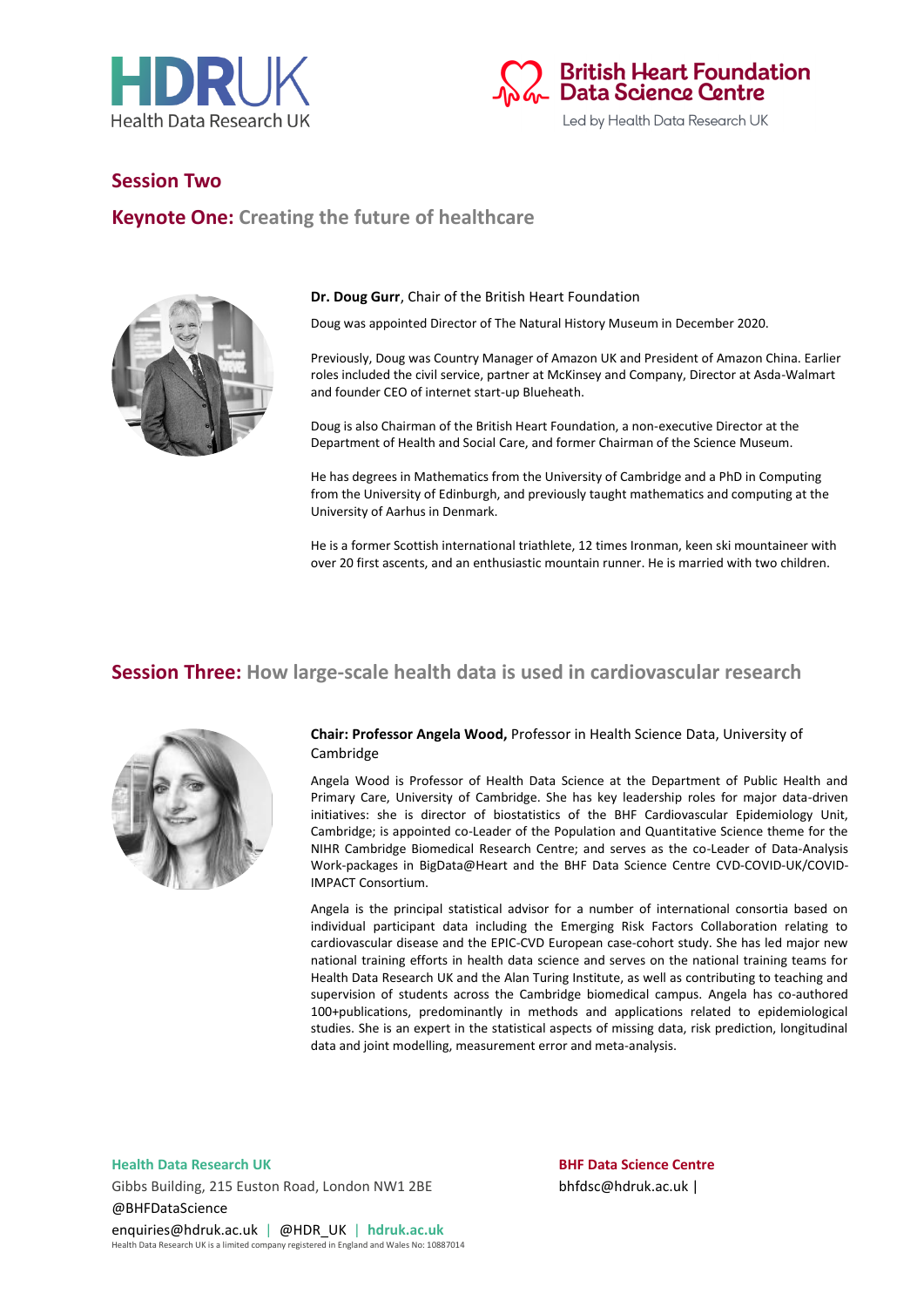





### **Dr Tom Bolton,** Senior Health Data Scientists, BHF Data Science Centre

Tom Bolton is a Senior Health Data Scientist at the BHF Data Science Centre. Tom works to ensure the availability and utility of data within national Trusted Research Environments, through overseeing the provision of essential data management and curation.

Prior to joining Health Data Research UK, Tom was a Health Data Scientist at the University of Cambridge, where he managed and curated large-scale data sources and performed statistical analysis for eight years. Tom has a background in mathematics and biostatistics, with a PhD from the University of Cambridge.



#### **Dr John Nolan**, Senior Health Data Scientists, BHF Data Science Centre

John has experience of working with health data for research, as a data analyst first with the e-Data Research and Innovation Service (eDRIS) in NHS Scotland, and then with the UK Biobank. These roles involved linking health data from multiple sources to create research ready datasets. John has a background in mathematics and statistics, and a Masters in Data Analytics from University College Dublin.

John's role will be to ensure the availability and utility of data within national Trusted Research Environments (TREs), through overseeing the provision of essential data management and curation.



### **Dr Chris Tomlinson,** Anaesthetics & ICU registrar, PhD student at UCL CDT in AIenabled Healthcare Systems

Chris is an Anaesthetics & Intensive Care registrar undertaking a PhD at the UKRI UCL Centre for Doctoral Training in AI-enabled Healthcare Systems. Combining technical expertise in epidemiology, data science and machine/deep learning with a background in clinical medicine and physiological research he uses real world evidence to uncover new insights of critical relevance to patients, clinicians and policymakers. Most recently this has involved creating novel COVID-19 phenotypes from linked-EHR data of 56.6 million individuals in England with the BHF Data Science Centre's CVD-COVID-UK/COVID-IMPACT consortium.



#### **Dr Venexia Walker,** Research Fellow in Medical Statistics and Health Data Science, University of Bristol

Dr. Venexia Walker is a Research Fellow in Medical Statistics and Applied Health Data Science at the Bristol Medical School, University of Bristol, UK. She is also affiliated with Perelman School of Medicine, University of Pennsylvania, USA. Venexia has experience working with electronic health records from her research in the Clinical Practice Research Datalink, the NHS Digital Trusted Research Environment, and Open SAFELY. During the pandemic, her research has focused on using electronic health record data to quantify the associations of COVID-19 disease and vaccination with arterial and venous diseases.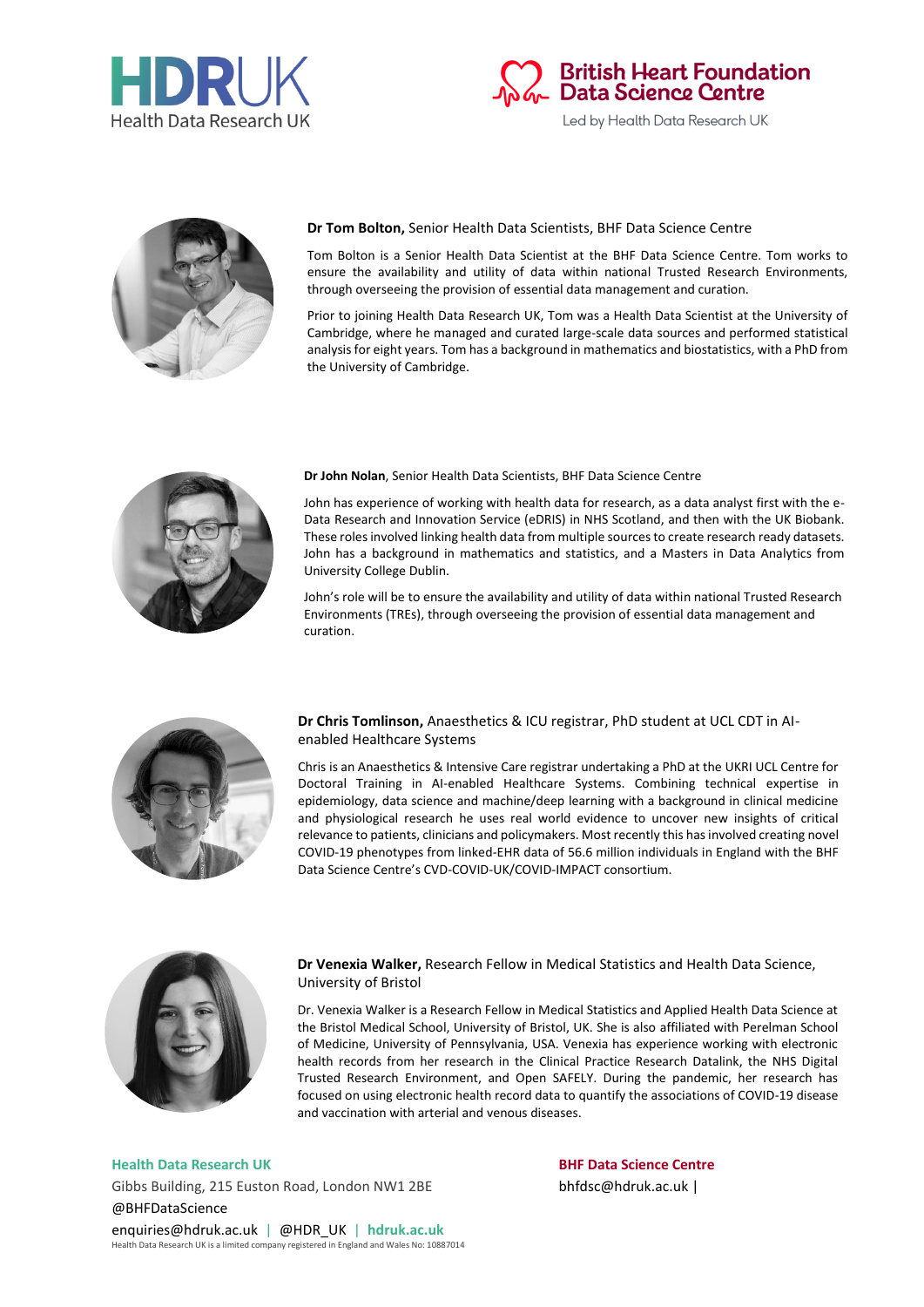





#### **Dr Caroline Dale**, Senior Research Fellow, UCL

I am an epidemiologist interested in applying actionable analytics to epidemiological data to help better understand people's health and ultimately improve it. Working with the UK BHF Data Science Centre CVD-COVID-UK consortium in the Sofat group, I am involved in a number of projects to understand the direct and indirect impacts of COVID-19 on clinical pathways using medicines as a proxy, but also developing novel methods that may aid prioritising medicines to be repurposed.

My previous work also links directly to health impacts. I have worked in causal inference using Mendelian randomization to understand the potential causal impact of life-style factors (alcohol, BMI) on cardiovascular disease. This has involved working and understanding many data types including cohort, metabolomics, proteomics, and electronic health records and understanding the challenges of data integration and how they may translate into health benefits.

## **Session Four**

**Keynote Two: South Asian White European differences in life course cardio metabolic risk: an example from Bradford of linking cohorts and routine health and social data**



**Professor Deborah Lawlor,** BHF Professor of Cardiovascular Science and Professor of Epidemiology, University of Bristol

Deborah Lawlor is BHF Professor of Cardiovascular Science and Clinical Epidemiology and an MRC Investigator. Her research explores determinants and predictors of adverse cardiovascular disease across the life course. In this talk she will illustrate the value of the Born in Bradford cohort nested within linked whole city health and social data (connected Bradford) as a potential model for integrating cohort data into the BHF Data Science Centre.

Gibbs Building, 215 Euston Road, London NW1 2BE bhfdsc@hdruk.ac.uk | @BHFDataScience enquiries@hdruk.ac.uk | @HDR\_UK | **hdruk.ac.uk**

Health Data Research UK is a limited company registered in England and Wales No: 10887014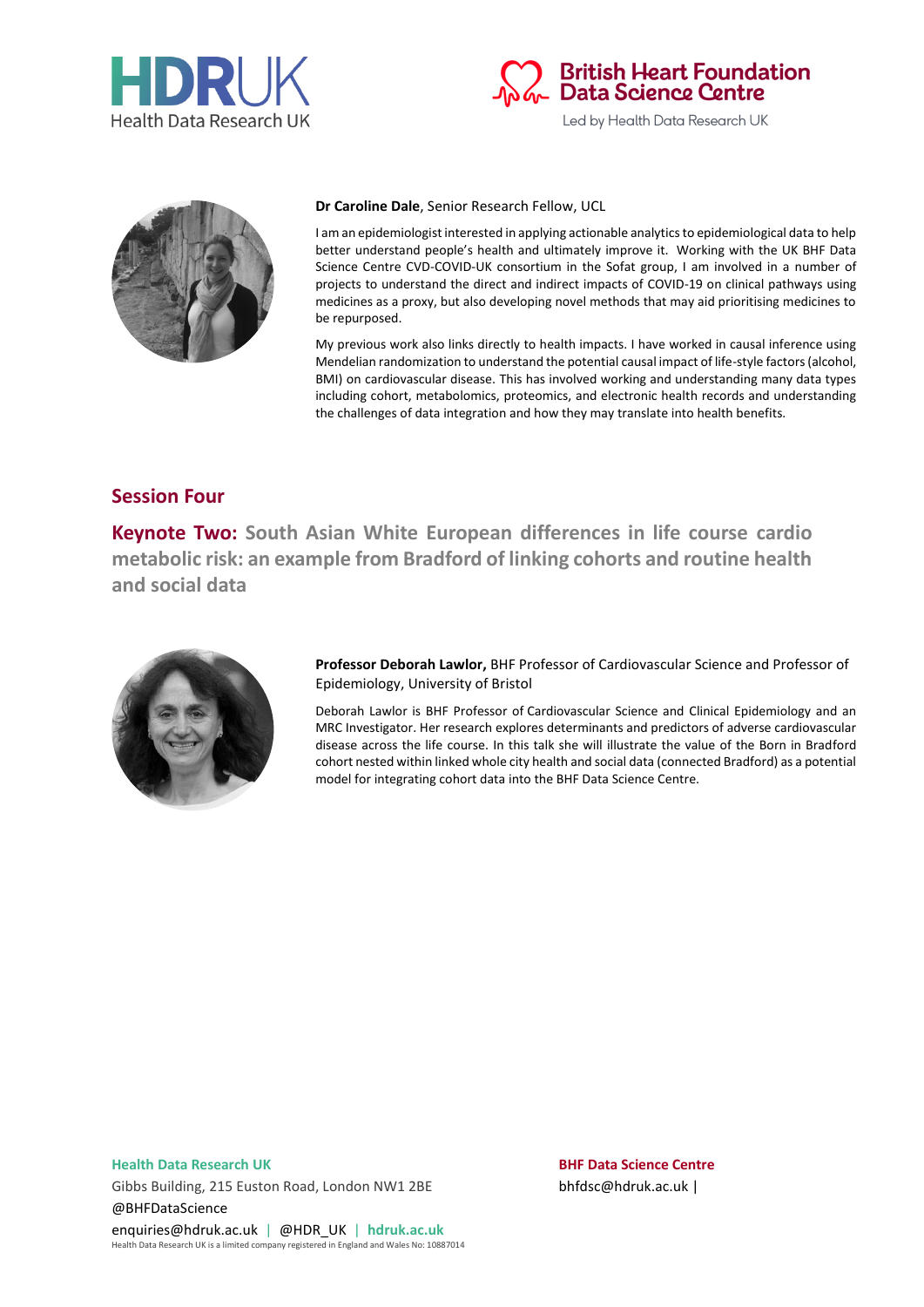



## **Session Five: Understanding cardiovascular disease with imaging**



**Chair: Professor Cathie Sudlow,** Director BHF Data Science Centre See above.



**Professor Declan O'Regan,** Professor of Imaging, London Institute of Medical Sciences

Declan O'Regan is an MRC Investigator and Professor of Imaging leading the Computational Cardiac Imaging Group at the London Institute of Medical Sciences. He is also Director for Imaging Research at Imperial College Healthcare NHS Trust. His work is focussed on using machine learning to analyse cardiac imaging to understand the genetic and environmental causes of heart disease. His work is funded by the MRC, BHF, NIHR and Bayer. He is committed to science engagement and is a past Roentgen (UK) and Rowan-Williams (Australasia) travelling professor lecturing internationally on the role of artificial intelligence (AI) in healthcare.



**Dr Jorge Cardoso,** Reader in Artificial Medical Intelligence, and CTO of the London AI **Centre** 

M Jorge Cardoso is Reader in Artificial Medical Intelligence at King's College London, where he leads a research portfolio on big data analytics, quantitative radiology and value-based healthcare. Jorge is also the CTO of the new London Medical Imaging and AI Centre for Value-based Healthcare. He has more than 12 years expertise in advanced image analysis, big data, and artificial intelligence, and co-leads the development of project MONAI, a deep-learning platform for artificial intelligence in medical imaging. He is also a founder of BrainMiner and Elaitra, two medtech startups aiming improve neurological care and breast cancer diagnosis, respectively.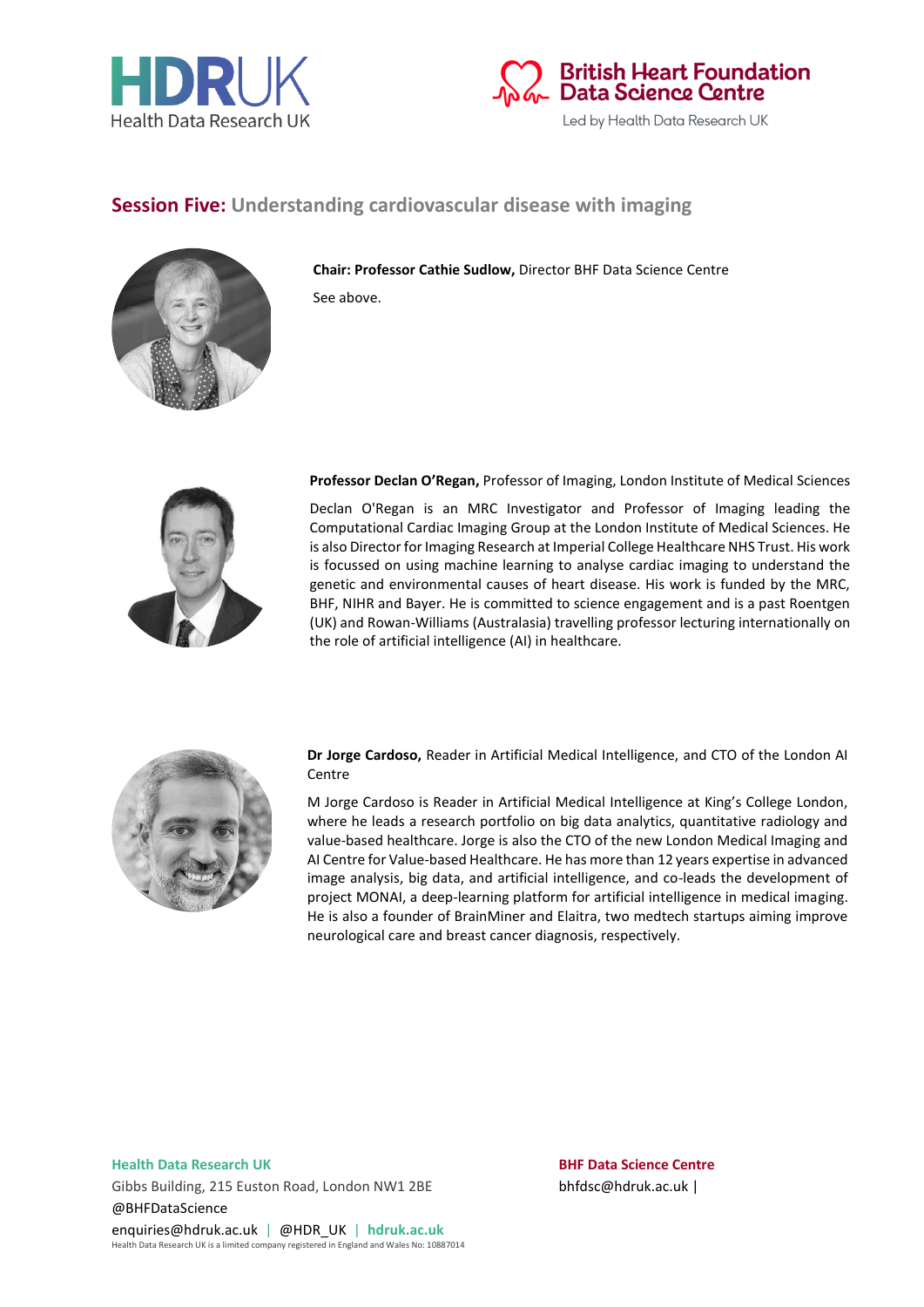





**Professor Marc Dweck,** Chair of Clinical Cardiology at the University of Edinburgh

Professor Marc Dweck is the Chair of Clinical Cardiology at the University of Edinburgh, British Heart Foundation Intermediate Clinical Research Fellow, and a consultant cardiologist at the University of Edinburgh. He is a board member of the European Association of Cardiovascular Imaging. Professor Dweck's research program is centred around the use of multi-modality imaging (echocardiography, CT, CMR, PET) to improve our understanding of cardiovascular pathophysiology and ultimately to improve patient assessment, care, and outcomes. In particular it has focused on three major areas i) coronary atherosclerosis and the factors associated with plaque rupture; ii) the pathogenesis of aortic stenosis (in both the valve and myocordium) and the development of novel therapeutic strategies; and iii) cardiomyopathy.

# **Session Six: Data-enabled trials- learning from trials outside cardiovascular disease**



**Chair: Professor Matthew Sydes,** Associate Director of Data-enabled Clinical Trials, BHF Data Science Centre; and Professor of Clinical Trials and Methodology at UCL

Matt is responsible for co-leading MRC Clinical Trials Unit at UCL's Trial Conduct Methodology programme. This work is to develop evidence-based ways to improve how clinical trials are run.

He is connected into HDR UK's national Clinical Trials Theme and is also 20% seconded to lead the Data-Enabled Trials theme for the BHF Data Science Centre.

Particular areas of methodological interest include: the use of routinely collected electronic health records (EHR) to support and run trials; running academic-led trials with a view to regulatory use and submission; proportionate and efficient monitoring of clinical trial; implementation of novel designs into practice, particularly platform / master protocols; better clinical trial data sharing; and communication of trial findings.

Matt teaches on the UCL Institute of Clinical Trials and Methodology's MSc in Clinical Trials and supervises a number of PhD and MSc students. Matt leads UCL's short course on Data Monitoring Committees and has served on many Independent DMCs and Trial Steering Committees (TSCs) for national and international trials.

Matt chairs the Scientific Committee for ICTMC 2022, the next International Clinical Trials and Methodology Conference, and is on the executive committee for the NIHR-MRC Trials Methodology Research Partnership (TMRP). He sits on several funding panels, including MRC's Better Methods Better Research.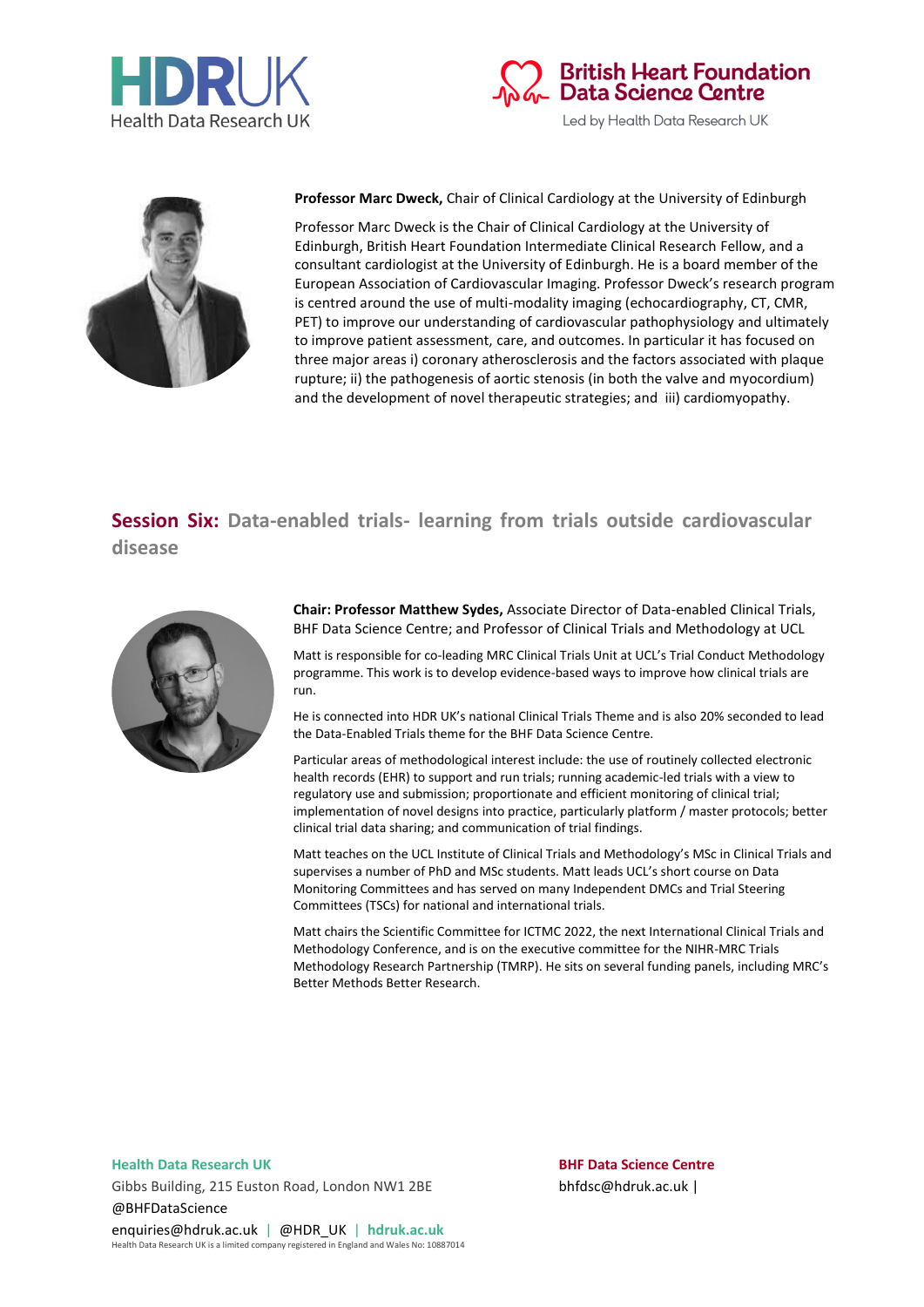





### **Dr Aleksandra Gentry-Maharaj,** Principal Fellow UKCTOCS Project Lead, Add-Aspirin and ICON8B Project Co-Lead

Alex is a Principal Research Fellow based at UCL, both at the Institute of Clinical Trials and Methodology and the Institute for Women's Health. Alex has 19 years of experience in early detection of cancer. Alex is the Project Lead for the United Kingdom Collaborative Trial of Ovarian Cancer Screening (UKCTOCS), a randomised controlled trial involving 202,638 women from the UK, which recently reported its final results on the mortality impact of screening *(Lancet 2021).* Since 2006, Alex has contributed to the International Ovarian Cancer Association Consortium (OCAC) effort focusing on genetic predisposition to ovarian cancer, including the first GWAS.

In view of the extensive data linkage of UKCTOCS, Alex has first-hand experience of working with electronic health records including Cancer and Death Registers, Hospital Episodes Statistics and National Cancer Registration and Analysis Service data and has led or contributed to various comparisons of linked, self-report and trial data.

Alex has contributed to biomarker discovery/risk stratification in cancer (ovarian, breast, colorectal, pancreatic cancer) and coronary heart disease though the UCLEB Consortium. She has contributed to over 190 publications to date. Alex has since 2021 taken on a Project Co-Lead for Add-Aspirin and ICON8B trials.



#### **Professor Ly-Mee Yu,** Deputy Director Academic and Lead Trial Statistician

Associate Professor Ly-Mee Yu is the Deputy Director Academic and Lead Trial Statistician of the Primary Care Clinical Trials Unit at Nuffield Department of Primary Care Health Sciences, Oxford. She has around 30 years of experience as a medical statistician and specifically in clinical trials for the past 20 years.

Ly-Mee has worked in a wide range of clinical areas. She served as a panel member on several national and international funding boards. She was a member of the Oxford Tropical Research Ethics Committee, as well as a member of Data and Safety Monitoring Committee, and Trial Steering Committee of several national and international trials.

Ly-Mee is currently involved in three platform design trials (PRINCIPLE, PANORAMIC, and Ecraid-PRIME) for COVID-19.

Gibbs Building, 215 Euston Road, London NW1 2BE bhfdsc@hdruk.ac.uk | @BHFDataScience enquiries@hdruk.ac.uk | @HDR\_UK | **hdruk.ac.uk**

Health Data Research UK is a limited company registered in England and Wales No: 10887014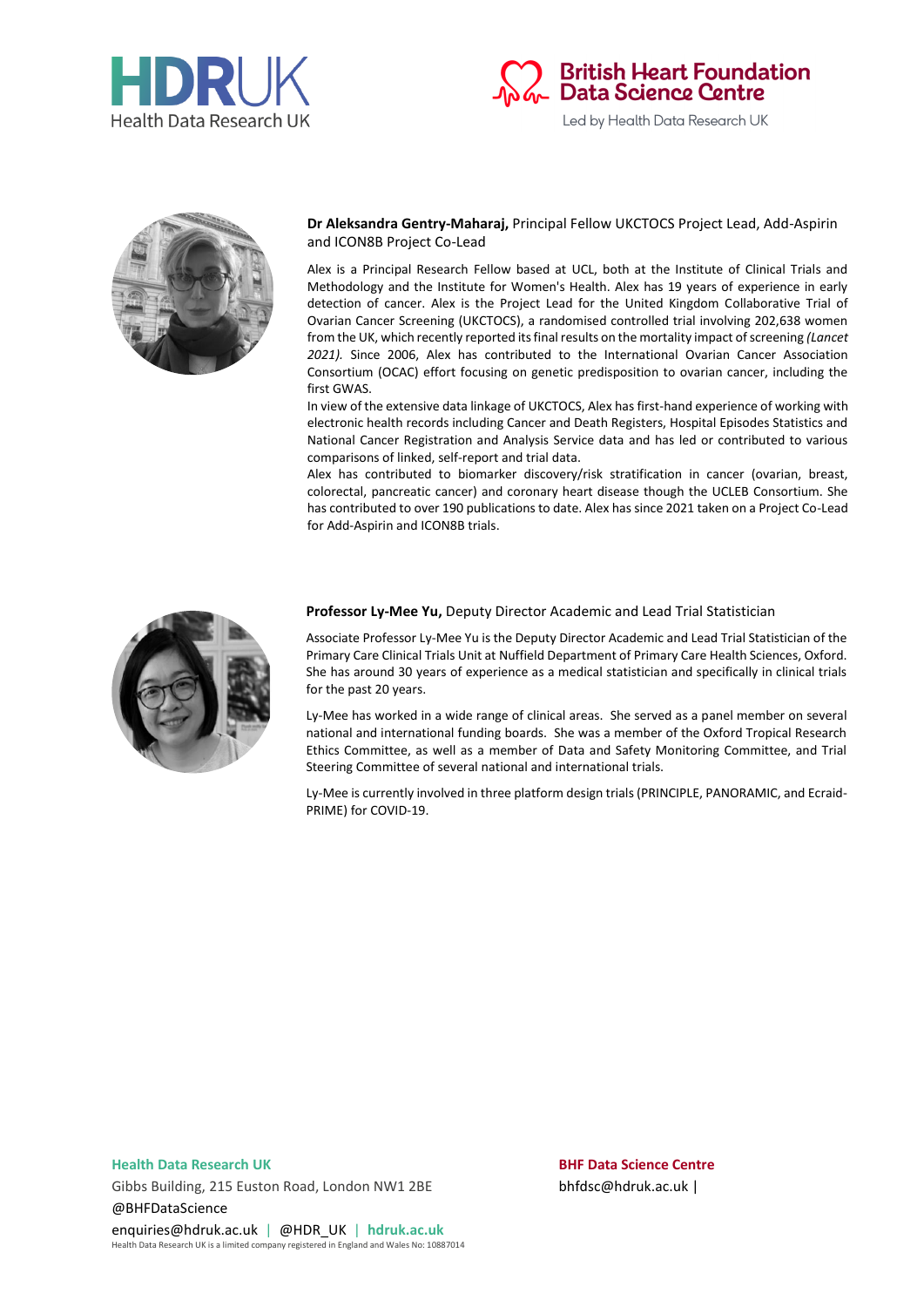



## **Session Seven: Personal monitoring data, computable phenotypes and cohorts**



**Chair: Professor Cathie Sudlow,** Director BHF Data Science Centre See above.



**Professor Spiros Denaxas,** Associate Director for Computable Cardiovascular Phenotypes, BHF Data Science Centre; and Professor of Biomedical Informatics, University College London

Spiros Denaxas is Professor of Biomedical Informatics based at the Institute of Health Informatics and Associate Director at the British Heart Foundation Data Science Centre leading the Computational Phenotyping theme.

His research (http://denaxaslab.org) focuses on creating and evaluating algorithms for phenotyping, risk prediction, data modelling, and disease subtype discovery in structured electronic health records, clinical and omics data.

Spiros leads Health Data UK's (HDR UK) National Phenotype Library project (http://phenotypes.healthdatagateway.org/) which provides an open access library of electronic health record phenotyping algorithms and enables reproducible research at scale.



**Professor Tim Chico,** Associate Director for Personal Monitoring Data, BHF Data Science Centre; and Professor of Cardiovascular Medicine, University of Sheffield

Tim is Professor of Cardiovascular Medicine at the University of Sheffield and honorary Consultant Cardiologist at Sheffield Teaching Hospitals NHS Trust. He is Research Director for Healthcare Data / AI in the Institute of In Silico Medicine (INSIGNEO).

Tim brings a breadth of expertise in cardiovascular research and medicine to the BHF Data Science Centre and is passionate about improving healthcare and health outcomes by application of patient-centred and equitable personal monitoring data.



**Professor Reecha Sofat,** Associate Director of Enhancing Cohorts, BHF Data Science Centre; and Breckenridge Chair in Clinical Pharmacology at the University of Liverpool

Reecha is the Breckenridge Chair of Clinical Pharmacology and Therapeutics and Head of the Department of Pharmacology and Therapeutics at the University of Liverpool. Her research interests focus on embedding research into routine clinical care, fully utilising the rich health data that is already collected within the NHS to better understand the causes and consequences of disease and so improve health outcomes. Reecha is also an Associate Director for the British Heart Foundation Data Science Centre and the Enhancing Cohorts Thematic lead.